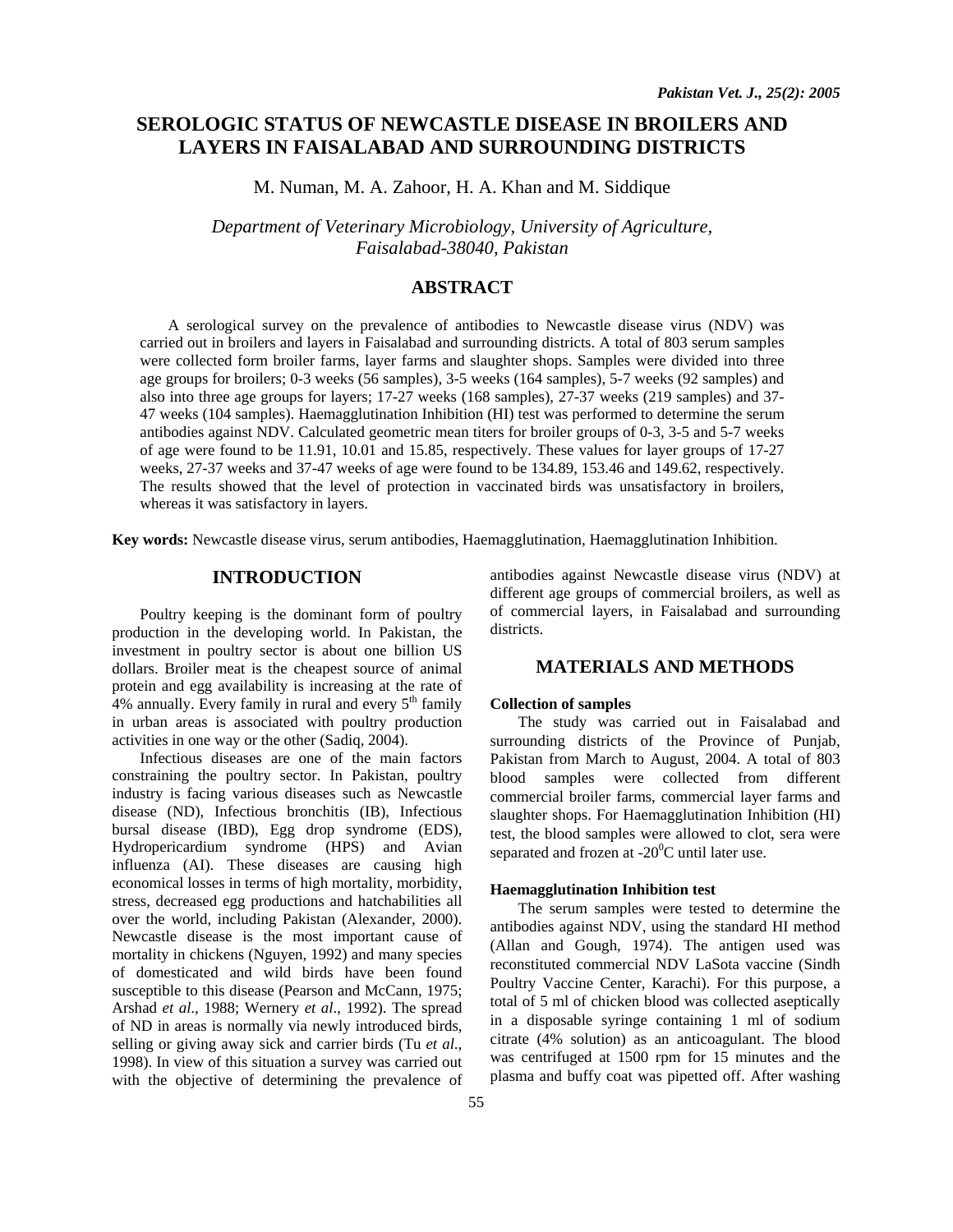thrice with phosphate buffer saline (PBS), 1% suspension in PBS was used in HI test.

The test was performed as described by Allan and Gough (1974). Briefly, after making two fold serial dilution of test serum upto  $10<sup>th</sup>$  well, 4 HA unit of Newcastle disease virus was added upto  $11<sup>th</sup>$  well and kept at  $25\text{-}30^{\circ}\text{C}$  for 25-30 minutes. A 1% chicken RBCs suspension was added into each well. The samples showing peculiar central button shaped settling of RBCs were recorded as positive and the maximum dilution of each sample causing haemagglutination inhibition was considered as the end point. The HI titer of each serum sample was expressed as reciprocal of the serum dilution.

## **RESULTS AND DISCUSSION**

A total of 803 serum samples were collected from different commercial layer farms, commercial broiler farms and slaughter shops and were subjected to HI test. Out of these, 306 were found positive for specific immunity to ND virus with overall positive percentage of 98.07 in broilers (Table 1), whereas all samples from layers were found positive for specific immunity to ND virus (Table 3).

A ND-HI titer of  $log2<sup>3</sup>$  (i.e. 1:8) and above is generally accepted as indicative of specific immunity (Allan and Gough, 1974). Using this criterion in the present study, 1.93% of the commercial broilers showed no serological evidence of specific immunity to NDV, while 98.07% of the total commercial broilers showed serological evidence of specific immunity. All commercial layers showed serological evidence of specific immunity to NDV. However, majority of the commercial broilers had no protective levels of antibodies to NDV.

#### **Serological status**

In commercial broilers, different age groups were split up to elaborate immune response. In 0-3 weeks of age group, out of 56 serum samples, 50 were found positive for specific immunity with a positive percentage of 89.28 (Table 1). The HI antibody titer varied from 1:2 to 1:64 (their separate percentages were 10.71, 19.64, 8.93, 25.0, 32.14 and 3.57, respectively) with a geometric mean titer (GMT) of 11.91 (Table 2). These results show that the serum antibody titers were too low to protect the birds from the NDV infection. Similar results have been described by Awan *et al*. (1994). The low level of antibodies might be due to low levels of maternally derived antibodies which are transmitted from the hen to the chicks through yolk and protect the chicks from harmful effects of NDV in early

ages, therefore, rendering the chicks susceptible to subclinical form of NDV infection.

Out of 164 serum samples of broilers ranging from 3-5 weeks of age, all were found positive for specific immunity with positive percentage of 100 (Table 1). The HI antibody titer varied from 1:4 to 1:32 (their separate percentages were 25.0, 19.51, 52.44 and 3.05 respectively) with a GMT of 10.01 (Table 2). This shows that the serum antibody titers were too low to protect the birds from the Newcastle disease infection. There are several possible reasons for this low level of protection in birds, such as poor vaccine quality, unsuitable vaccination schedule or vaccination techniques, impaired immune-competence due to immunosuppressive substances in the feed or to immunosuppressive diseases, and therefore, unable to protect the chicks from NDV infection.

Out of 92 serum samples in the broilers ranging from 5-7 weeks of age, all were found positive for specific immunity. The positive percentage for this group was 100 (Table 1). The HI antibody titer varied from 1:8 to 1:128 (their separate percentages were 30.43, 47.82, 13.04, 6.52 and 2.17, respectively) with a GMT of 15.85 (Table 2). Birds of this group showed higher antibody levels than the previous two groups and showed relatively decreased susceptibility to clinical infection.

Inspite of vigorous vaccination schedules, ND is still a havoc to the poultry industry of Pakistan and a number of outbreaks have been recorded even in vaccinated chicken flocks (Siddique *et al*., 1986). One of the causes for outbreaks in vaccinated chickens might be the introduction of new ND virus strains against which the local birds have no or very low immunity, leading to vaccine failure.

Other factors like poor vaccine quality is a common problem in developing countries and can be the result of poor manufacturing standards, lack of adequate storage facilities, application of expired vaccine batches, faulty application and vaccine handling during transportation (Vui *et al*., 2002). Heat stress and water deprivation also lead to production of steroids and thus resultantly immunosuppression (Sil *et al*., 2002). Quality of water which is offered to the birds was also found questionable which might hinder the development of specific immunity possibly due to acidbase imbalance. Unsuitable vaccination schedule also leads to the neutralization of maternally derived antibodies and resultantly making the birds more susceptible to the infection. Since low ND-HI antibody prevalence is suggestive of an interepidemic phase or early phase of infection (Awan *et al*., 1994), problems with ND outbreaks in the near future may have to be expected unless the vaccination practice is improved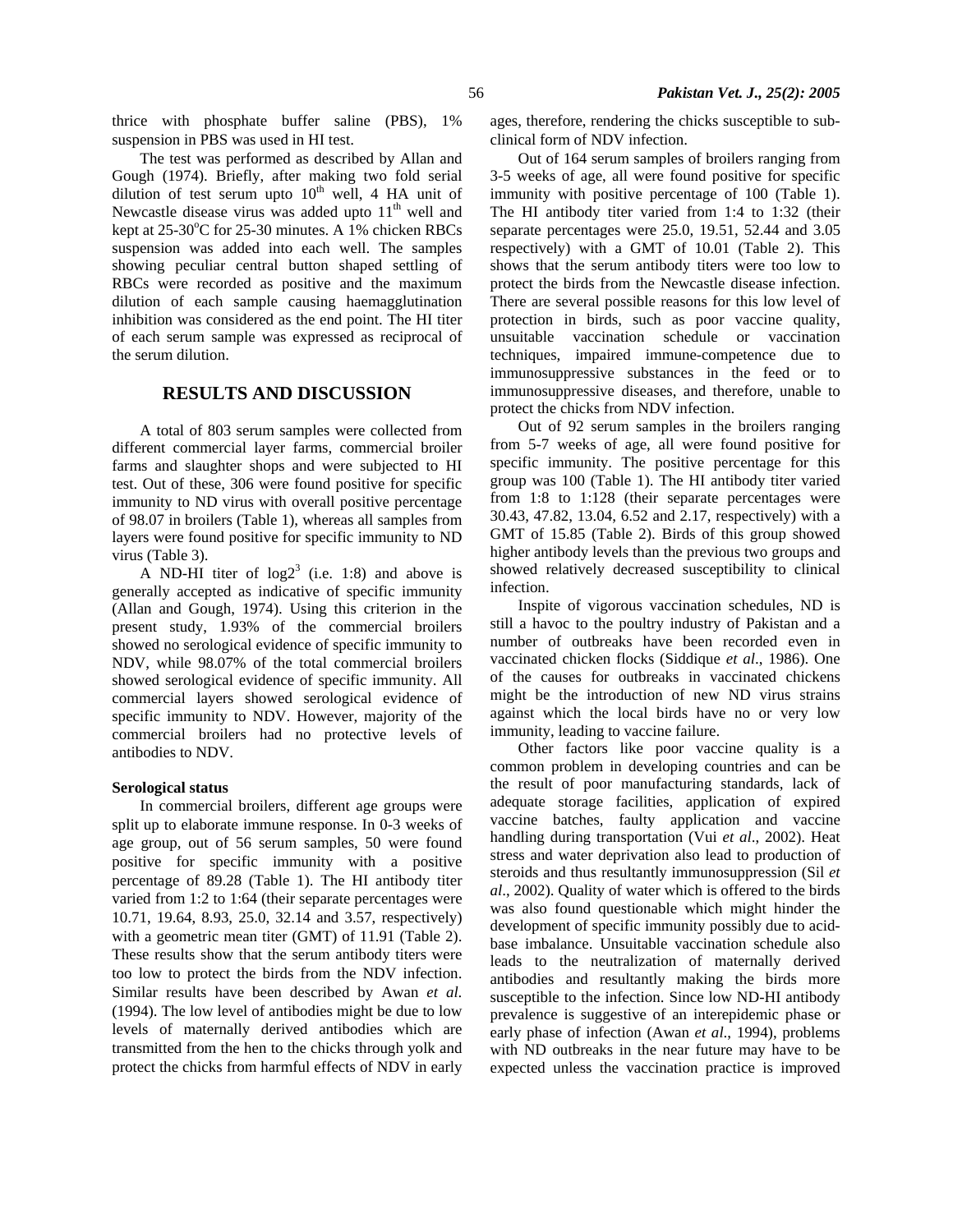substantially. The wider range of NDV titers in birds may be due to natural infection which is known to produce higher antibody titers than vaccination (Luc *et al*., 1992).

In commercial layers, all age groups were found positive for protective immunity with a positive percentage of 100 (Table 3). The HI antibody titer for 17-27 weeks age group varied from 1:32 to 1:512 (their separate percentages were 7.14, 20.83, 37.50, 22.62 and 11.90, respectively) with a GMT of 134.89. Antibody titer for 27-37 weeks age layers varied from 1:128 to 1:512 (their separate percentages were 79.45, 12.33 and 8.22, respectively) with a GMT of 153.46. The HI antibody titer for 37-47 weeks age group varied from 1:128 to 1:512 (their separate percentages were 80.76, 13.46 and 5.77, respectively) with a GMT of 149.62

(Table 4).

In conclusion, the level of protection of commercial broilers was found unsatisfactory which must be improved by hyper-immunizing the hens before laying and by adopting good managemental conditions, whereas, the level of protection in commercial layers was found satisfactory.

### **REFERENCES**

- Allan, W. H. and R. E. Gough, 1974. A standard Haemagglutination Inhibition test for Newcastle disease. A comparison of macro and micro methods. Vet. Rec., 95: 120-123.
- Alexander, D. J., 2000. The history of avian influenza in poultry. World Poultry, Elsevier special , pp: 7- 8.

**Table 1: Serum samples of broiler chicks showing immune response to NDV using Haemagglutination Inhibition test** 

| Age<br>(weeks) | No. of samples | <b>Specific</b><br>immunity | <b>Non-specific</b><br>immunity | <b>Specific immunity</b><br>(%) |
|----------------|----------------|-----------------------------|---------------------------------|---------------------------------|
| $0 - 3$        | 56             | 50                          |                                 | 89.28                           |
| $3-5$          | 164            | 164                         | ۰                               | 100.00                          |
| $5 - 7$        | 92             | 92                          |                                 | 100.00                          |
| Total          | 312            | 306                         |                                 | 98.07                           |

**Table 2: Distribution of broiler birds on the basis of Haemagglutination Inhibition titers obtained against NDV** 

|         | <b><i><u>AYAIIISLIND</u></i></b> |                          |                               |     |      |      |      |       |            |  |
|---------|----------------------------------|--------------------------|-------------------------------|-----|------|------|------|-------|------------|--|
| Age     | No. of                           |                          | Antibody titers using HI test |     |      |      |      |       |            |  |
| (weeks) | samples                          | 1:2                      | 1:4                           | 1:8 | 1:16 | 1:32 | 1"64 | 1:128 | <b>GMT</b> |  |
| $0 - 3$ | 56                               | 6                        |                               | 5   | 14   | 18   |      | ۰     | 11.91      |  |
| $3 - 5$ | 164                              | $\sim$                   | 41                            | 32  | 86   | 5    | ۰    | ۰     | 10.01      |  |
| $5 - 7$ | 92                               | $\overline{\phantom{a}}$ | ۰                             | 28  | 44   | 12   |      |       | 15.85      |  |

**Table 3: Serum samples of layer chicks showing immune response to NDV using Haemagglutination Inhibition test** 

| Haemaggiutination inimpition test |         |                 |                     |                       |  |  |  |  |  |
|-----------------------------------|---------|-----------------|---------------------|-----------------------|--|--|--|--|--|
| Age (weeks)                       | No. of  | <b>Specific</b> | <b>Non-specific</b> | Specific immunity (%) |  |  |  |  |  |
|                                   | samples | immunity        | immunity            |                       |  |  |  |  |  |
| 17-27                             | 168     | 168             | ۰                   | 100.00                |  |  |  |  |  |
| 27-37                             | 219     | 219             | ۰                   | 100.00                |  |  |  |  |  |
| $37 - 47$                         | 104     | 104             | -                   | 100.00                |  |  |  |  |  |
| Total                             | 491     | 491             | ۰                   | 100.00                |  |  |  |  |  |

**Table 4: Distribution of layer birds on the basis of Haemagglutination Inhibition titers obtained against NDV** 

| Age       | . .<br>No. of | Antibody titers using HI test |                          |     |                          |      |      |       |       |       |            |
|-----------|---------------|-------------------------------|--------------------------|-----|--------------------------|------|------|-------|-------|-------|------------|
| (week)    | samples       | 1:2                           | 1:4                      | 1:8 | 1:16                     | 1:32 | 1:64 | 1:128 | 1:256 | 1:512 | <b>GMT</b> |
|           |               |                               |                          |     |                          |      |      |       |       |       |            |
| $17 - 27$ | 168           | $\overline{\phantom{a}}$      |                          |     | $\overline{\phantom{a}}$ | 12   | 35   | 63    | 38    | 20    | 134.89     |
| 27-37     | 219           |                               | $\overline{\phantom{a}}$ | ۰   | $\overline{\phantom{a}}$ | -    | ٠    | 174   | 27    | 18    | 153.46     |
| 37-47     | 104           |                               |                          | ۰   | $\blacksquare$           | ۰    | ٠    | 84    | 14    | 6     | 149.62     |